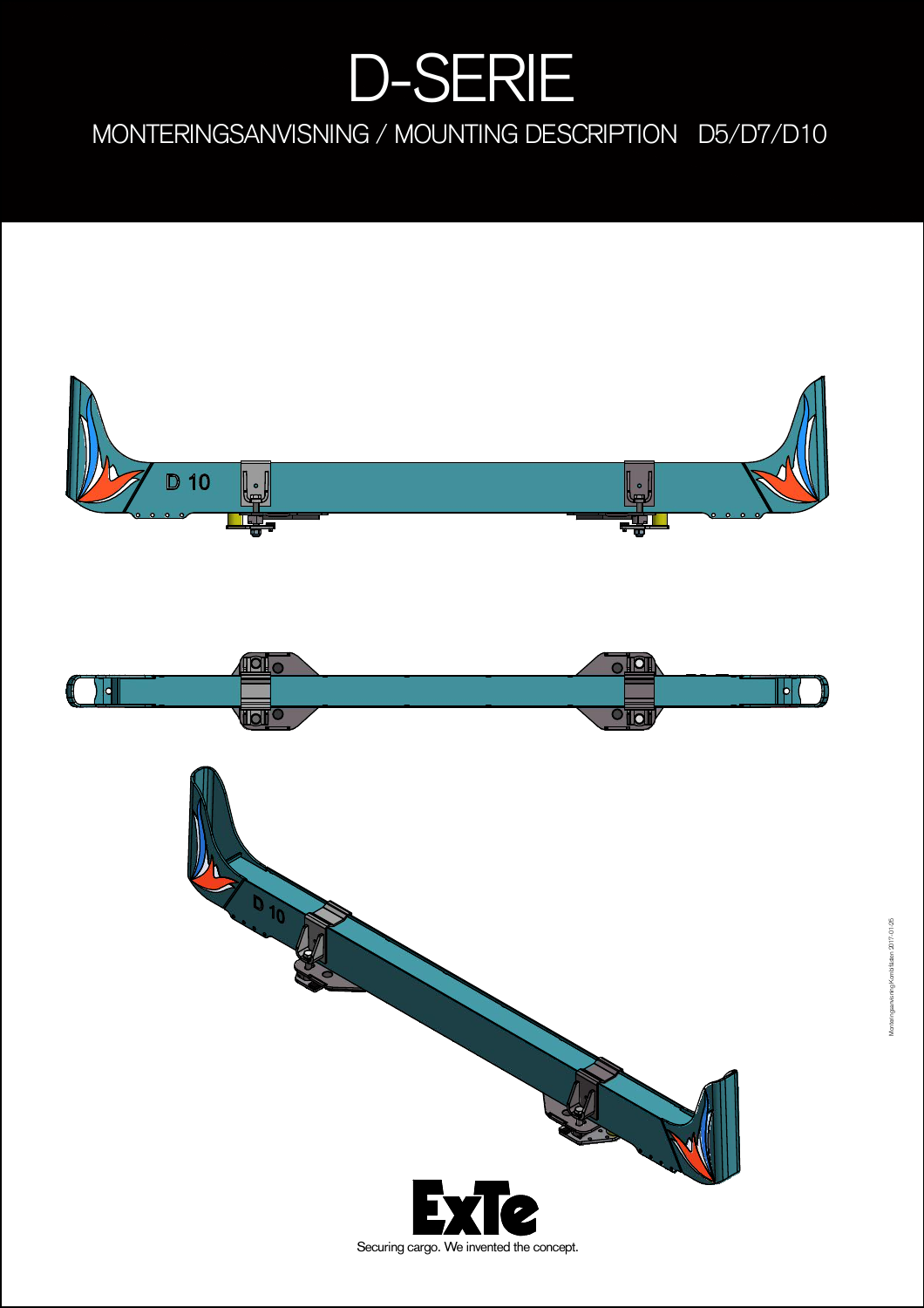Sida/Page 2

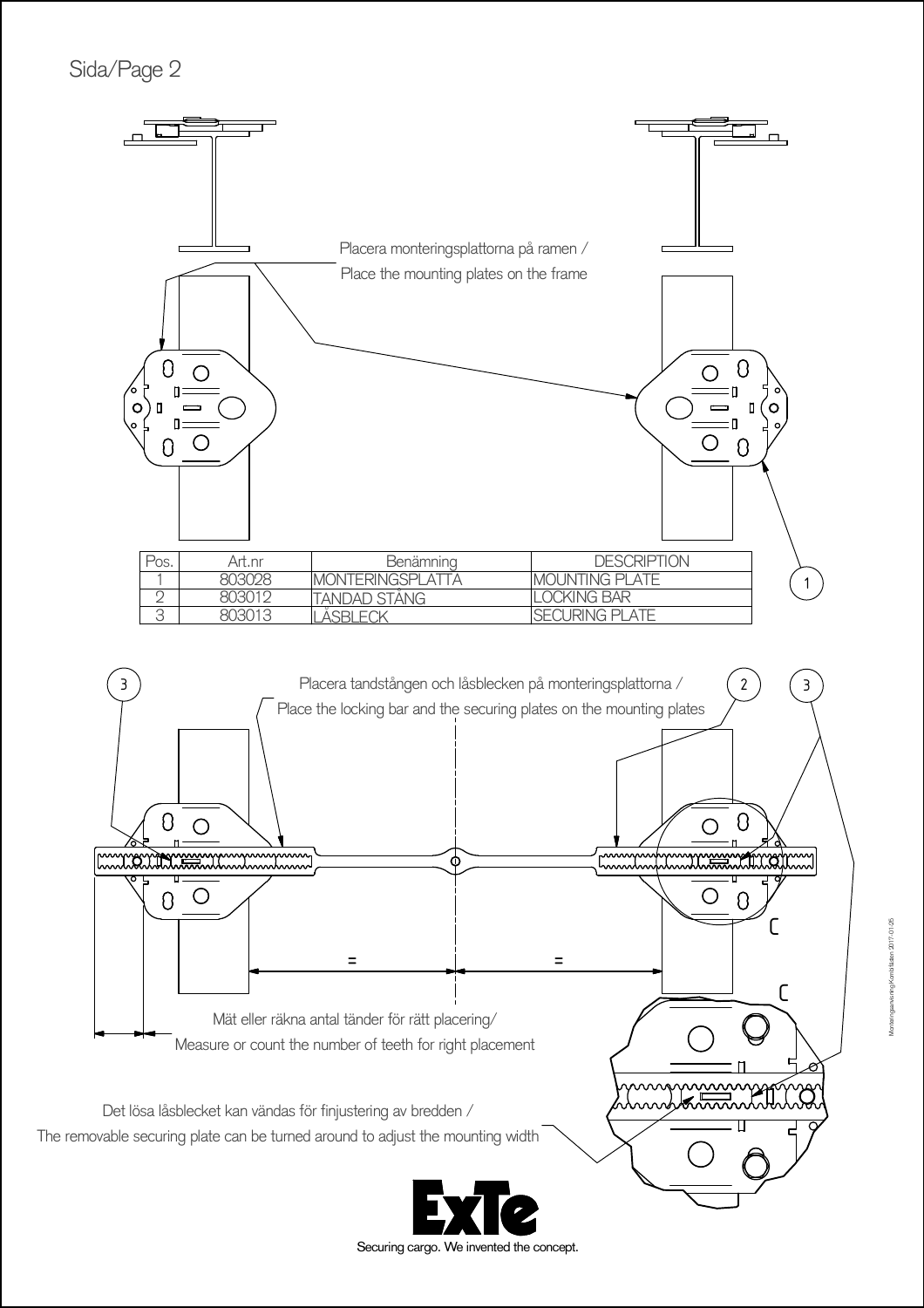

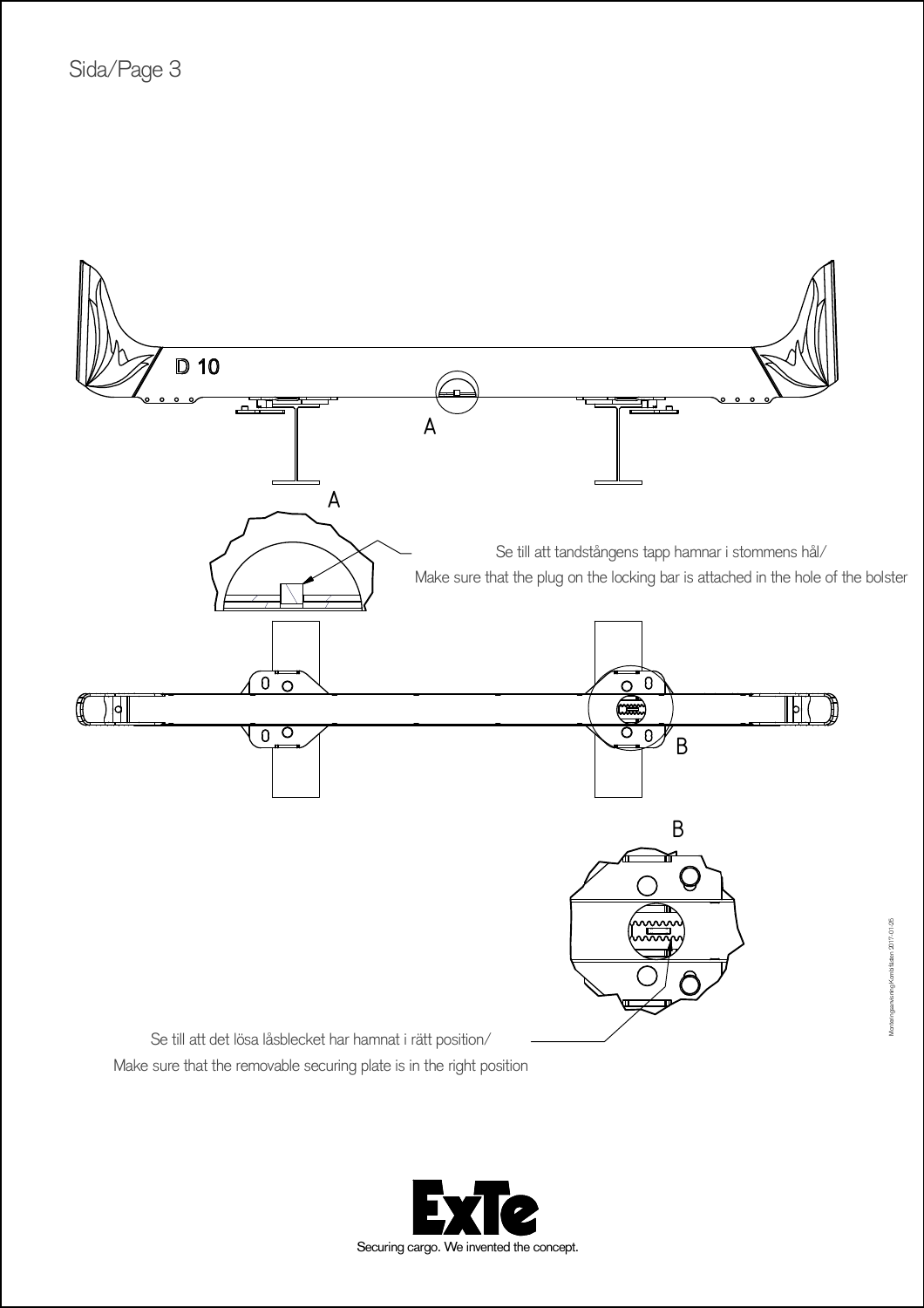

Securing cargo. We invented the concept.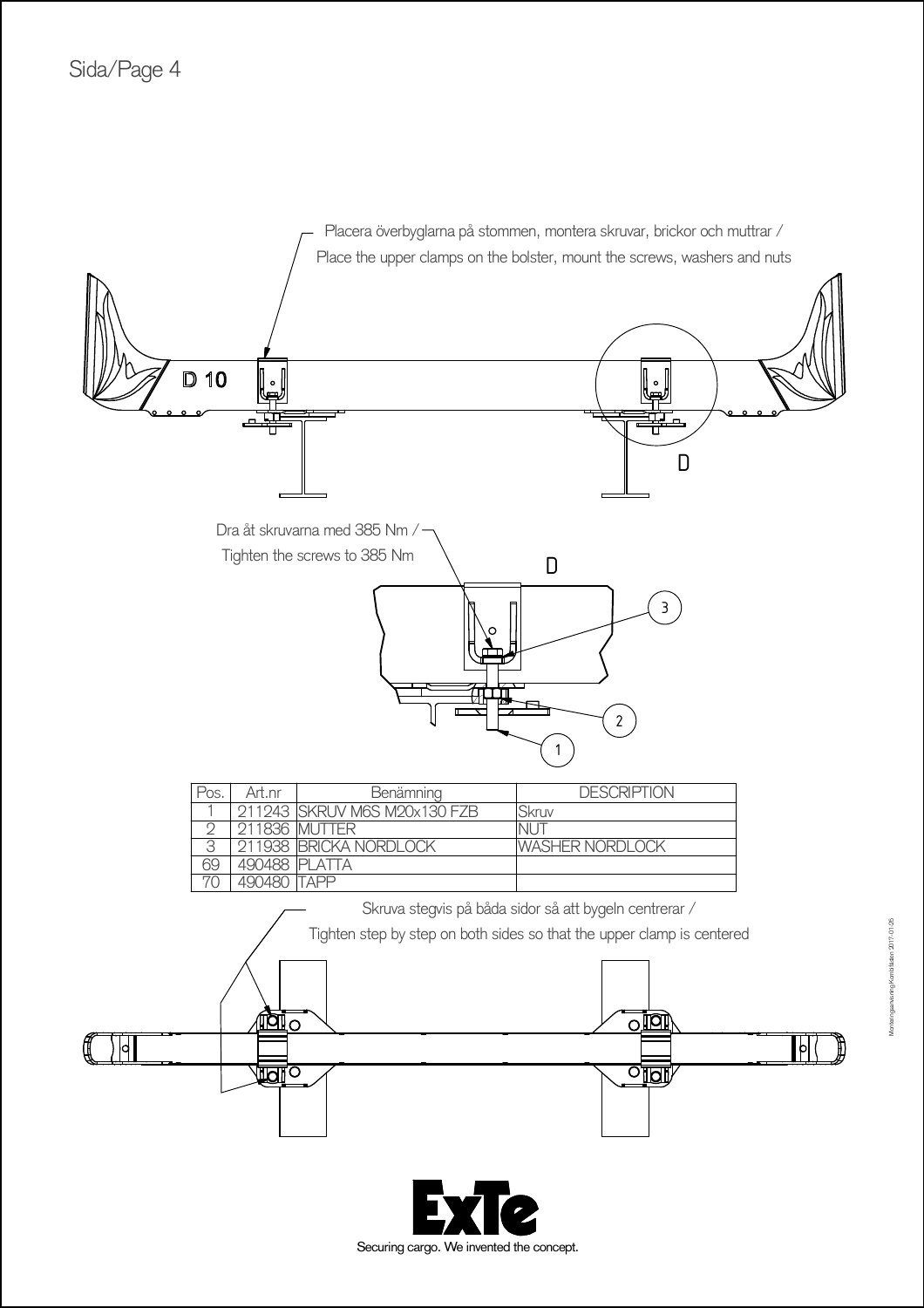

If the attachment will be used as clamping attachment, tighten the nuts hard